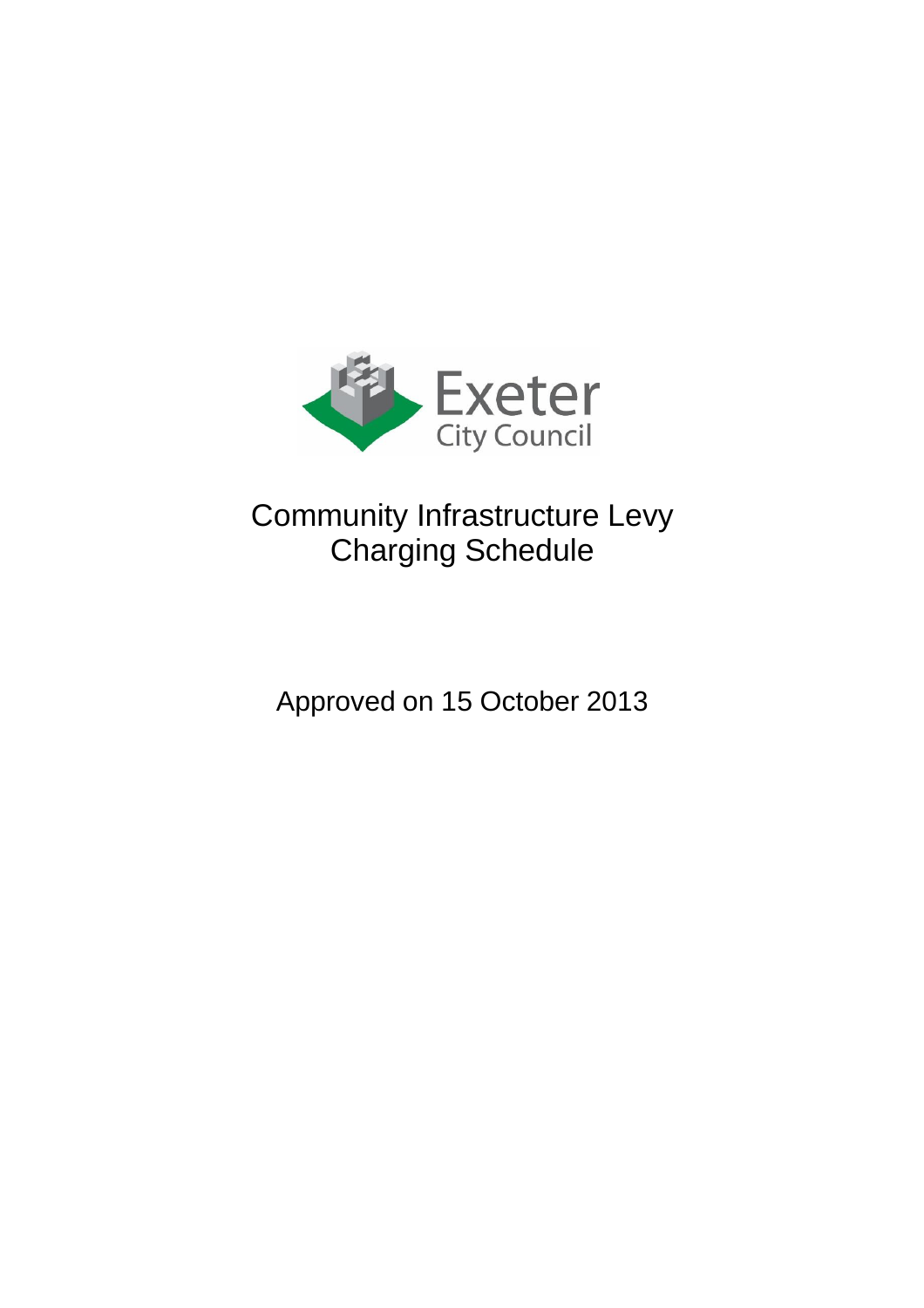#### **Levy Rates**

The rates below will generally be levied against the gross internal floor area of all new dwellings (irrespective of size) and all other new development exceeding 100 square metres. There are exemptions for buildings into which people do not normally go and buildings used by charities. Relief is also available for social housing.

| <b>Development Use</b>                                                                       | Levy<br>(per sq m) |
|----------------------------------------------------------------------------------------------|--------------------|
| Residential (excluding Use Class C2)                                                         | £80                |
| Student housing whose occupation is limited by planning permission or<br>planning obligation | £40                |
| Retail (includes Use Classes A1-A5) outside city centre                                      | £125               |
| All other development                                                                        | £Zero              |

#### **Charging Zones**

Charging Zones are set out in the map below. The Exeter Local Plan First Review City Centre Inset Map provides a more detailed version and is available from [www.exeter.gov.uk/planning](http://www.exeter.gov.uk/planning) or the Civic Centre, Paris Street Exeter, EX11JN.

#### **How the Chargeable Amount will be calculated**

Where applicable the Council will issue a Liability Notice that states the chargeable amount as soon as possible after the grant of planning permission. The Council will calculate the amount of CIL chargeable to a qualifying development utilising the formulae set out in Parts 5 and 6 of the CIL Regulations. In summary the amount of CIL chargeable will be calculated as follows:

> CIL Rate x Chargeable Floor Area x BCIS Tender Price Index (P) BCIS Tender Price Index (S)

 $P$  = The BCIS Tender Price Index published on 1<sup>st</sup> November of the year preceding the grant of planning permission

 $S$  = The BCIS Tender Price Index published on 1<sup>st</sup> November of the year preceding Charging Schedule adoption

The Chargeable Floor Area makes allowance for previous development on the site. The net chargeable floor area amounts to the gross internal area of the chargeable development less the gross internal area of any existing buildings that qualify for exemption on the site.

This summary does not take account of every aspect of the CIL Regulations, which are available to view at the Council's website [\(www.exeter.gov.uk/planning\)](http://www.exeter.gov.uk/planning) or at the Civic Centre, Monday to Friday: 08:30 – 17:00.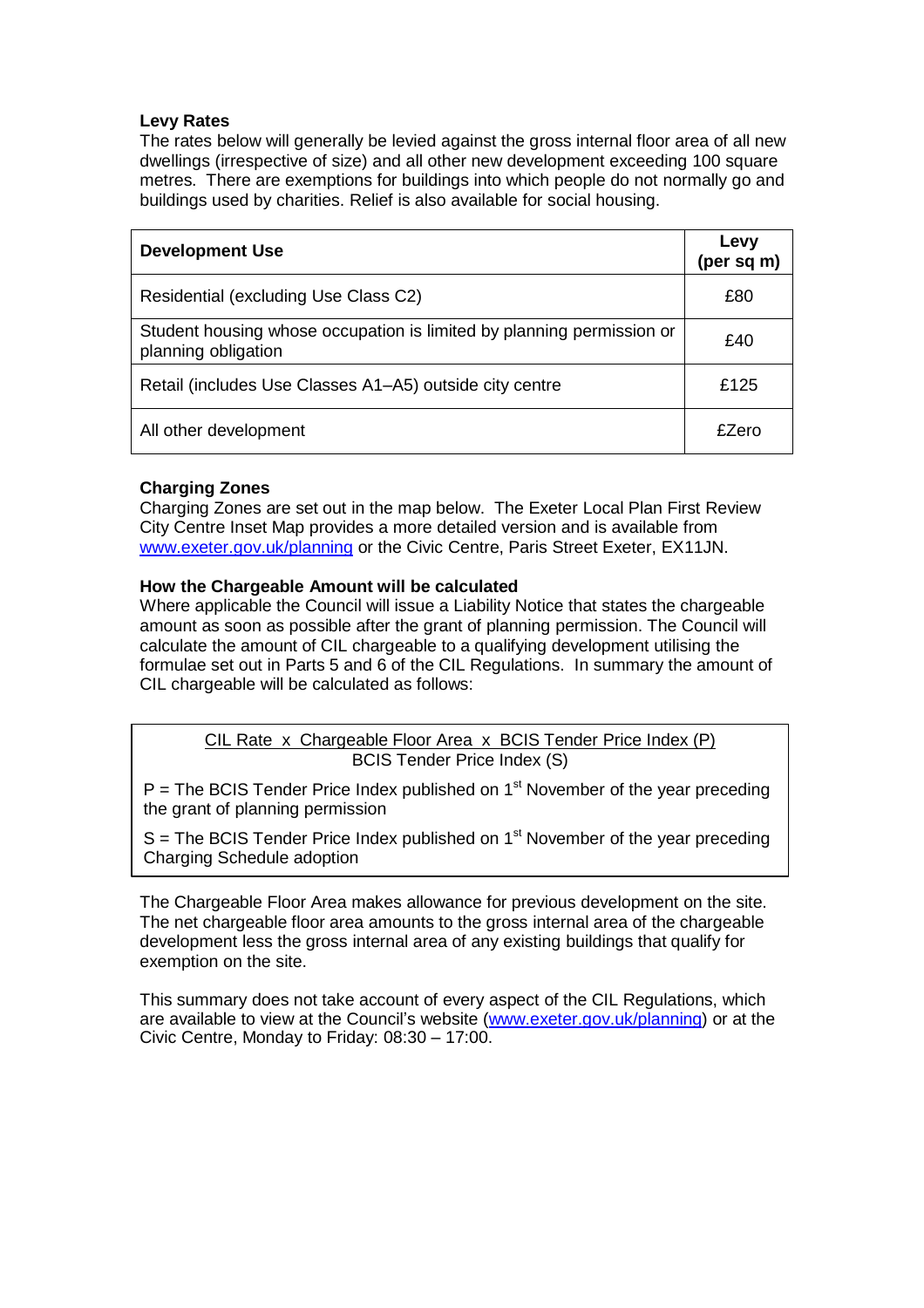